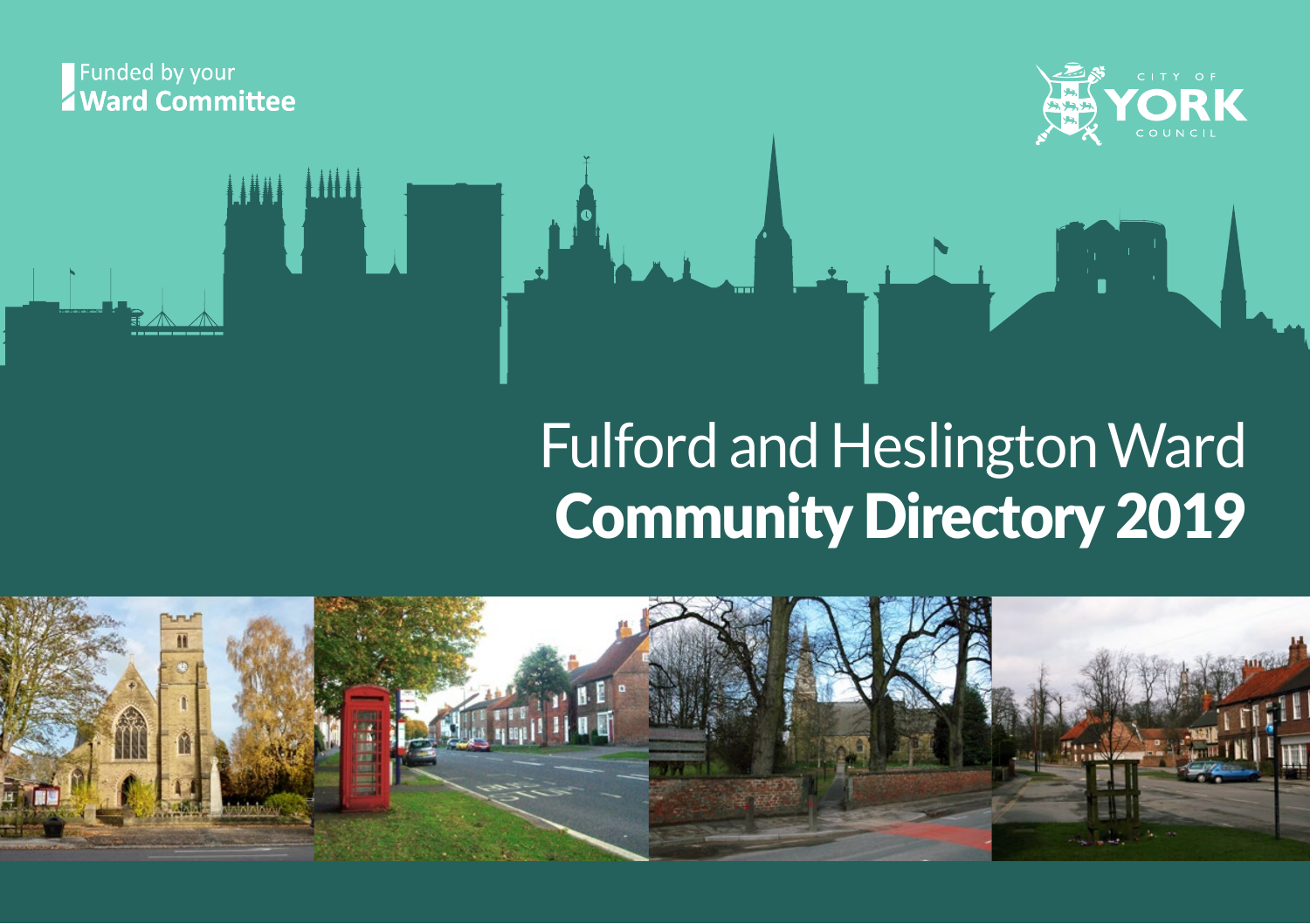### **Contents**

About this directory

This community directory is funded through ward committee funds. It is intended to be a brief guide to activities in Fulford and Heslington, including local groups for sports, to coffee mornings and advice! Updated editions of this directory will be published online at:

www.york.gov.uk/FulfordAndHeslingtonWard

### Your Fulford and Heslington Ward Councillor Keith Aspden



Contact Details: Tel: 07815 186046/01904 551916 Email: Cllr.kaspden@york.gov.uk

Our councillor's page at: www.keithaspden.mycouncillor.org.uk

Our ward page at: www.york.gov.uk/FulfordAndHeslingtonWard Follow us on Twitter: @FulfordHesWard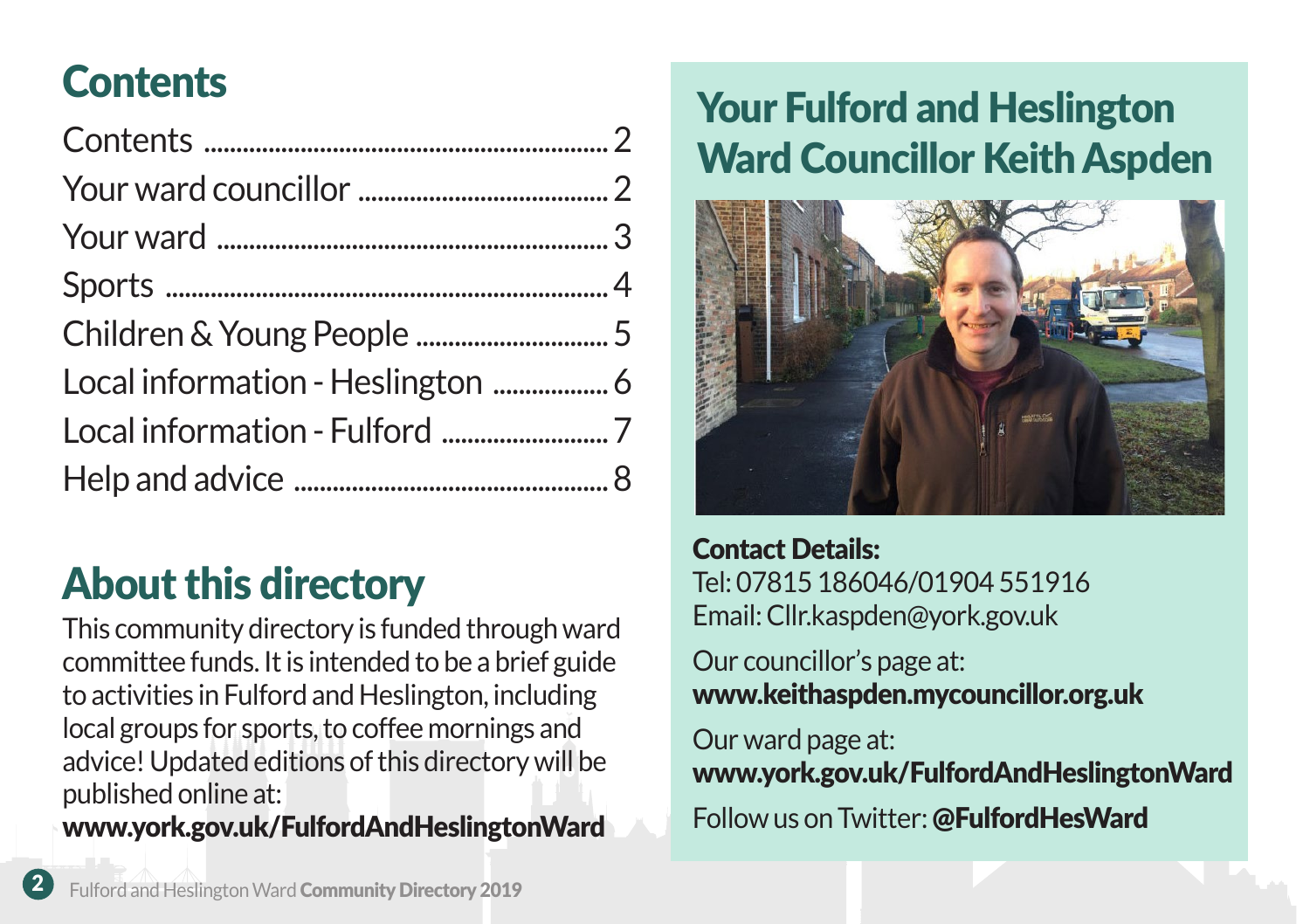### Your ward

#### Fulford and Heslington

Fulford and Heslington are villages on the southern outskirts of York, both with parish councils and included in the City of York Council area. Both communities retain their village character with many areas and buildings of interest.

#### Ward Team

Your ward councillor sets priorities and works to address them with input from partners and residents. They host ward committee meetings and events, and lead a team of officers and partners working in the area called the ward team. Residents can attend events and meetings in your ward to find out about how local priorities are being addressed.

#### Ward Committee community meetings

The ward team has agreed a number of public meetings over the year that have taken place for residents, covering topical local issues. You are warmly invited to come along to any of these

events, which will be advertised on notice boards and on the ward web site.

#### Ward Surgeries

Councillor Keith Aspden is available to meet you throughout the year but



also hosts a monthly Ward Surgery at the St. Oswald's Church Village Café, Fulford, 10am-12noon. Contact Keith for the next dates.

#### Ward Funding

Fulford and Heslington ward has a local budget which may be used for community, environmental, highways and social care projects.

#### How to apply

Community groups based in Fulford and Heslington can apply for ward committee funding. Application forms can be obtained by telephoning the Council 01904 551813 or online at: www.york.gov.uk/FulfordAndHeslingtonWard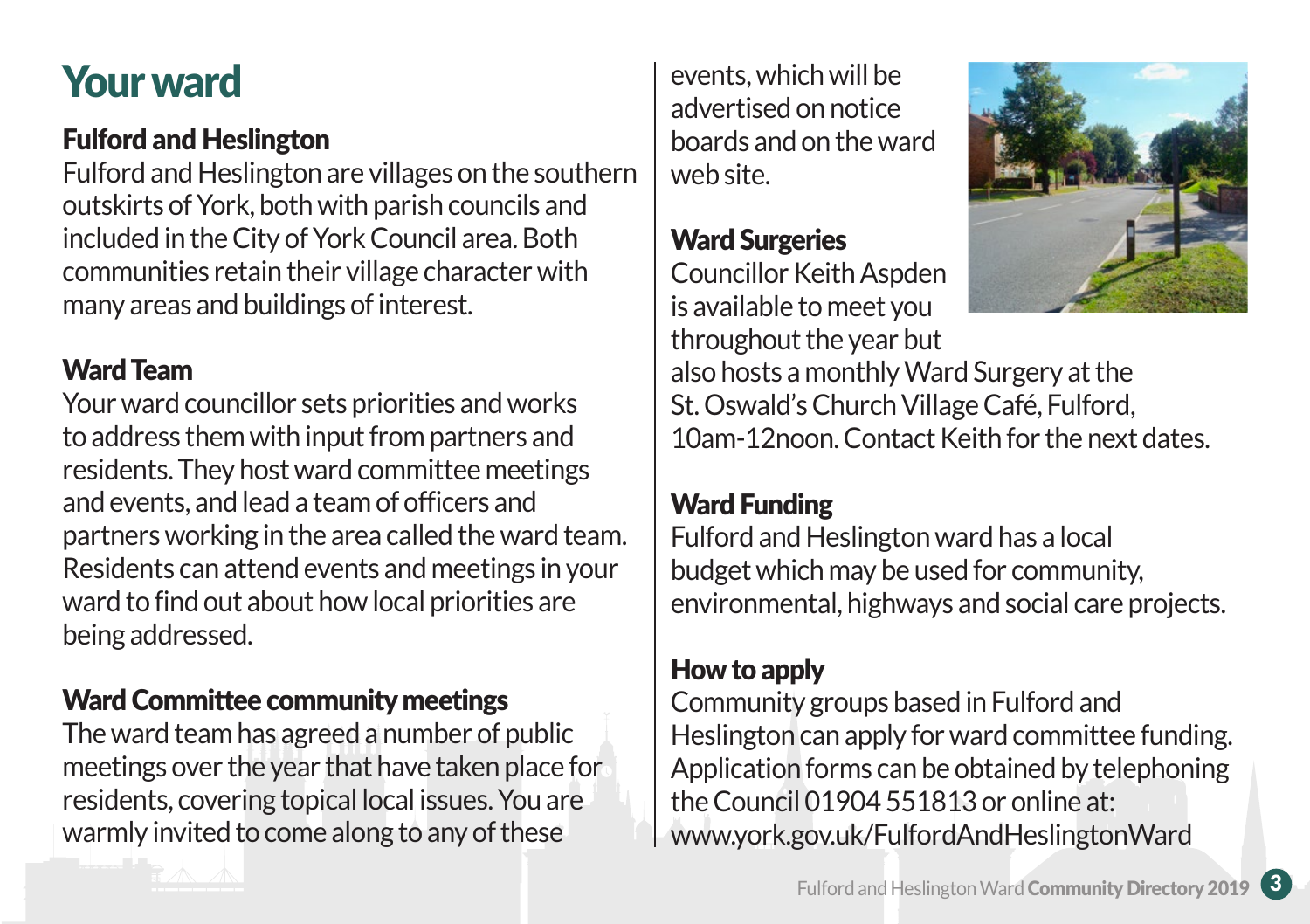## **Sports**

### Fulford

**Fulford Community Sports Club This club** promotes active amateur sport for adults and children in the community area surrounding Fulford, which includes Fulford Football Club. Fulford FC is a FA Charter Standard Community Club affiliated to the East Riding County FA. Graham Souter Fulford Sports and FC Secretary Tel: 07769 901914 Email: graham@pressgreen.com

#### Fulford Tennis Club - Fulfordgate, Fulford Email: info@fulfordtennisclub.co.uk

Fulford Golf Club – www.fulfordgolfclub.co.uk Heslington Lane, Fulford, York, YO10 5DY Tel: 01904 413579 or info@fulfordgolfclub.co.uk

**Saddle Petanque Club – The Saddle Inn, Main** Street, Fulford. From early April to the end of October. For further information ring Ray Gilpin 07714517327.

Fulford Parish Playing Fields - Fordlands Road and School Lane

Fulford School Community School Sports Hall Bookings for outside groups. Tel: 07833 258165

York Jubilee Air Rifle & Pistol Club is York's only airgun club dedicated to the Olympic disciplines of 10 metre Air Rifle and Air Pistol Shooting, based at School Lane, Fulford.

Email: ianwaghorn310@btinternet.com

#### **Heslington**

York Sport Centre, Heslington Lane - including gym, tennis, badminton and squash courts Tel: 01904 323855

**Heslington Football Club - John Sellers** Tel: 07972 075180

**Heslington Cricket Club - Simon Desbough** Tel: 07799 124280

#### Heslington Outgang pavilion and pitches – Travis Crouch tel: 01910 598084 or email:

heslingtonmc@gmail.com

#### Heslington Sports Field

Email:heslingtonsportsfield.com or visit www.facebook.com/heslingtonsmc

York Sport Village, Hull Road. Tel: 01904 325751 or www.york-sport.com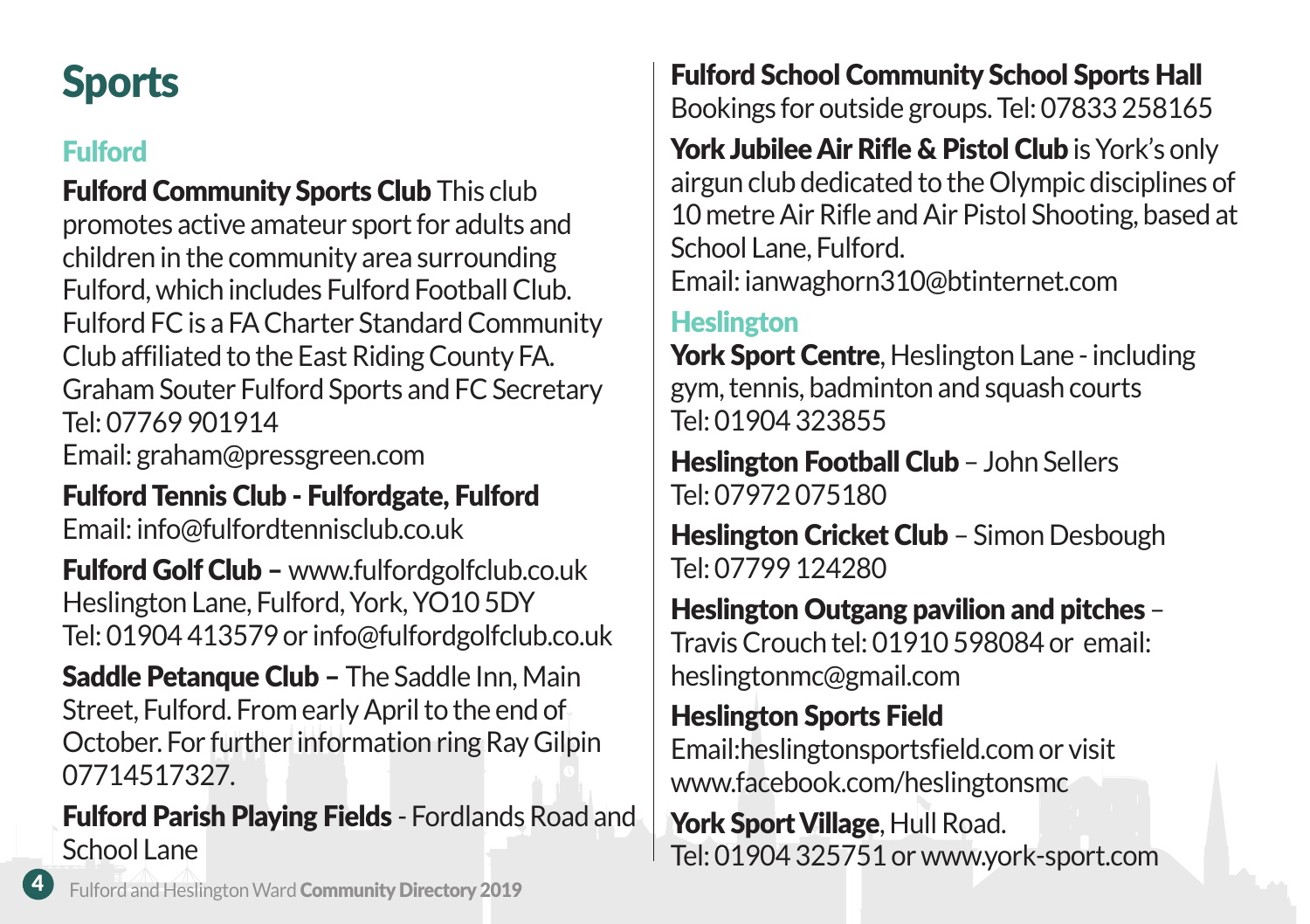### Activities for young people

#### Fulford Scout Group

Located at Scout hut, School Lane, Fulford Beavers: 6–8 years, Cubs: 8–10 years, Scouts: 10–14 years. Young leaders and adult volunteers always wanted. Contact Chris King on 07563 792050

Visit: www.fulfordscoutgroup.org.uk Email: contact@fulfordscoutgroup.org.uk Twitter @fulfordscouts

### Fulford Brownies

Sue Laurence Email: sue-n-stan@hotmail.co.uk Tel: 07944584074

### BeeKeepers Out of School Club

Located at the Scout Hut, Fulford Tel: 01904 638455 or 07714254100 Email: infobeekeepers@btinternet.com

#### Garrison Scout Group

Located at Lawnsmoor Community Centre Contact Derek Mollan: d.mollan@sky.com, 07779 649770 and Christine Dick 01904 637284.

#### Heslington Scout Group

Located at the Scout Hut School Lane, Heslington Tel: 07963984655 or 01904 622613

#### Heslington Brownies and Rainbows

Contact Janet Owston. Email: jowston@yahoo. co.uk Tel: 07903 859814



## **Schools**

St. Oswald's CE Primary School Heslington Lane, Fulford. Tel: 01904 555421 Email: stoswalds.primary@york.gov.uk

**Fulford School** Fulfordgate, Heslington Lane Tel: 01904 633300 Email: office@fulford.york.sch.uk

#### Lord Deramore's Primary School

School Lane, Heslington, Tel: 01904 553890 Email: lordderamores.primary@york.gov.uk

Fulford and Heslington Ward Community Directory 2019 5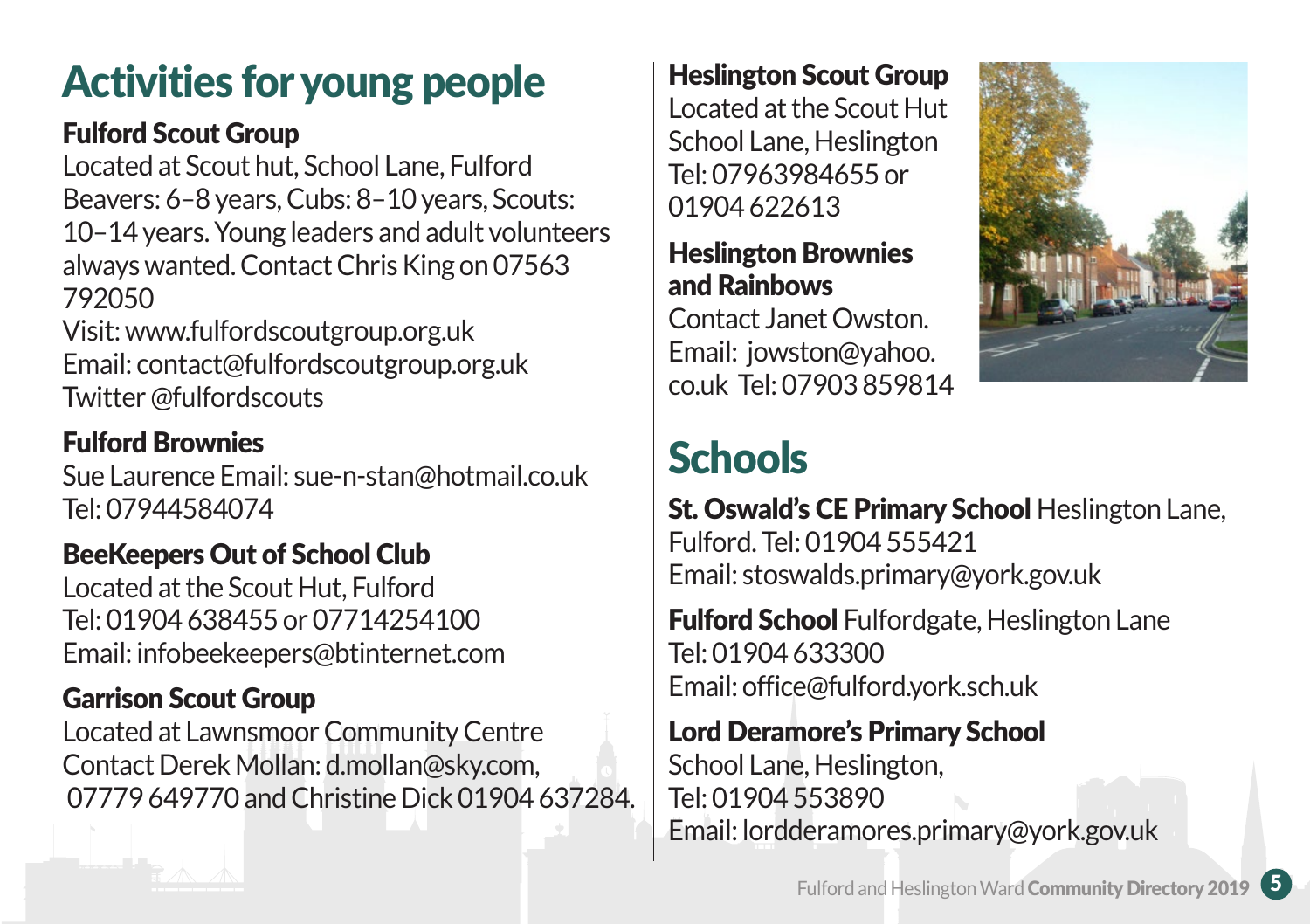## Community notice boards

There are community notice boards located at the following locations:

### Fulford

Glen Close Fulford Social Hall, School Lane Main Street Fulford (near Dr Surgery) St Oswald's Church Heslington Lane

### **Heslington**

Main Street Heslington Church

The notice boards are used primarily to publicise and promote the activities of local community groups and organisations.

## Local information - Heslington

Heslington Village Trust – Nick Allen Objectives include stimulating public interest in and care for the beauty, history and character of the village and its surroundings. Email: heslingtonvt@gmail.com Tel: 01904 413858

Heslington Parish Council – Clerk Fiona Hill Email: heslingtonPC@outlook.com

Fulford, Fishergate and Heslington Local History Society www.fhyork.weebly.com Louise Wheatley 01904 635939

Heslington Village Meeting Room, Main Street A 19th century former chapel, the Heslington Meeting Room is available to hire for your regular or one-off events. Tel: 01904 422130 www.heslingtonmeetingroom.net

St Paul's Church (Heslington), Field Lane Issues a regular church newsletter, the Heslington Outlook. Vicar: Rev Johannes Nobel Tel: 01904 870814

Heslington. Mobile Library – The Explore York mobile library visits the village on alternate Tuesdays, at Heslington Court, Memorial Cottages and Peel Close. To find out more view www.exploreyork.org.uk/mobile-library.

**Heslington Lunch Club.** Meets on the third Monday of each month in the Village Meeting Room for 12.30. All ages welcome. For further details contact Frank 415142, Jean 652660 or Maggi 423090.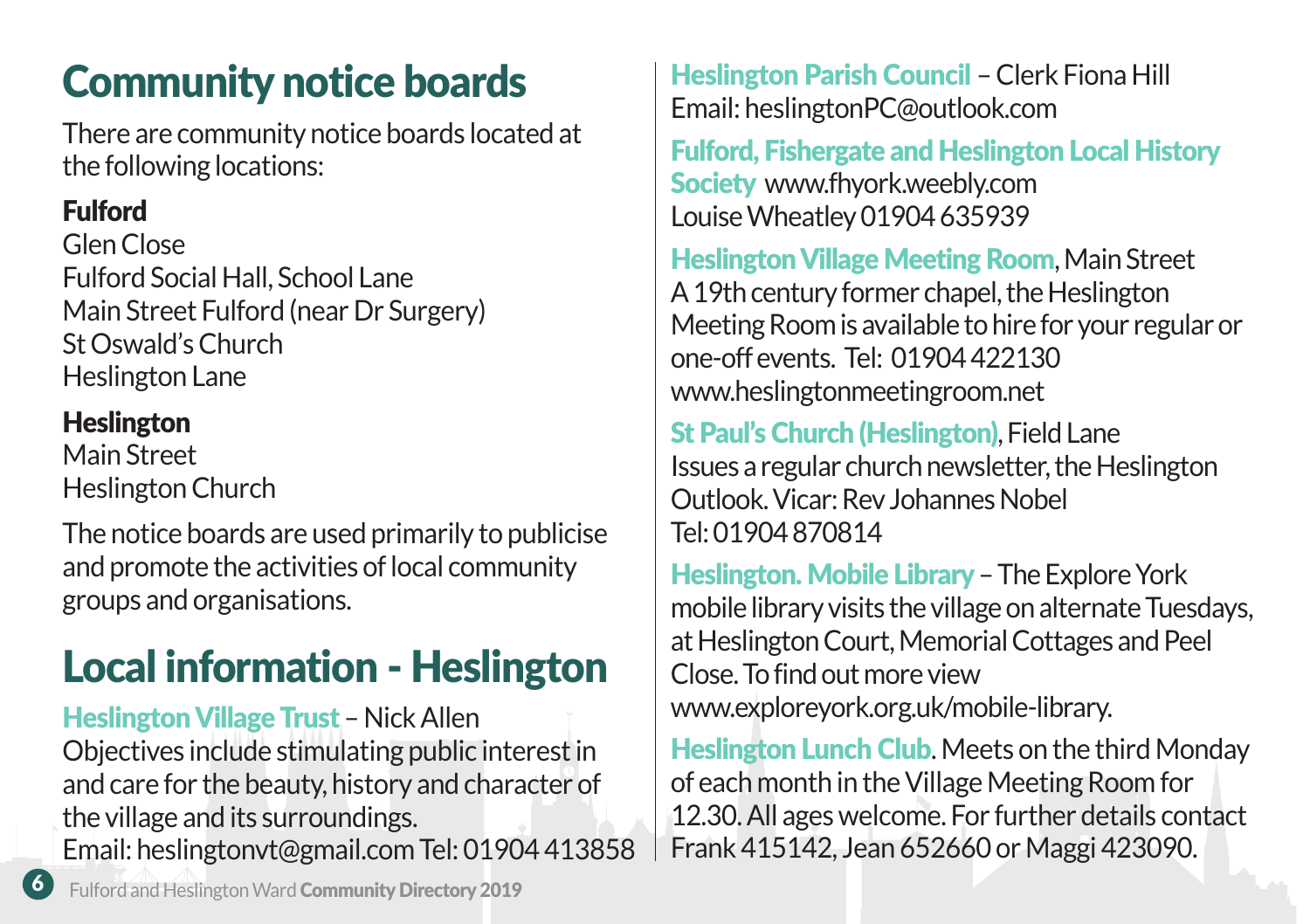### Local Information - Fulford

Fulford Library St Oswald's CE School, Heslington Lane, Fulford. Tel: 01904 555 444 Email: fulford@exploreyork.org.uk This library is closed on bank holidays, but you can use our catalogue website at any time to reserve and renew books, and our e-library to download books and magazines.

#### Friends of Fulford Orchard

Fulford Community Orchard is what remains of the old orchard that originally belonged to Naburn Hospital. www.fulfordcommunityorchard.org.uk/

#### Fulford Parish Council and Allotments

Contact the Clerk of Fulford Parish Council. Email: clerk@fulfordpc.org.uk

#### Fulford Social Hall

Two rooms for hire. Groups that meet on a regular basis include: Dance Yoga Keep fit Tumble tots other uses include parties and various meetings For information or bookings tel: 01904 633151.

#### St Oswalds Church

Vicar – Rev Terence McDonough. Tel: 633261 Our Church Services are now 10.00am and 6.30pm. The House groups are now called Connect Groups. Wednesday Holy Communion at 10.00am.

#### Church activities

**The Village Cafe: Tuesday, Wednesday and** Thursday mornings from 9am until noon.

Noah's Ark: from 1.45pm until 3pm during term time for 0 –5 year olds and their parents/carers. Contact Brenda Barnes on 01904 639197

**Time Out:** The second Thursday afternoon of each month. Contact Jean Wilson on 01757 709941

Chatty Craft: Last Wednesday of each, 7-9pm 5 Redman Close. Contact Jackie Tuvey-Smith on 01904 655187 www.stoswalds.church

#### Fulford Show

The annual community show on Bank Holiday August for the local area, run by volunteers (new volunteers always welcome), at School Lane playing fields. www.fulfordshow.org.uk/ Email: info@fulfordshow.org.uk